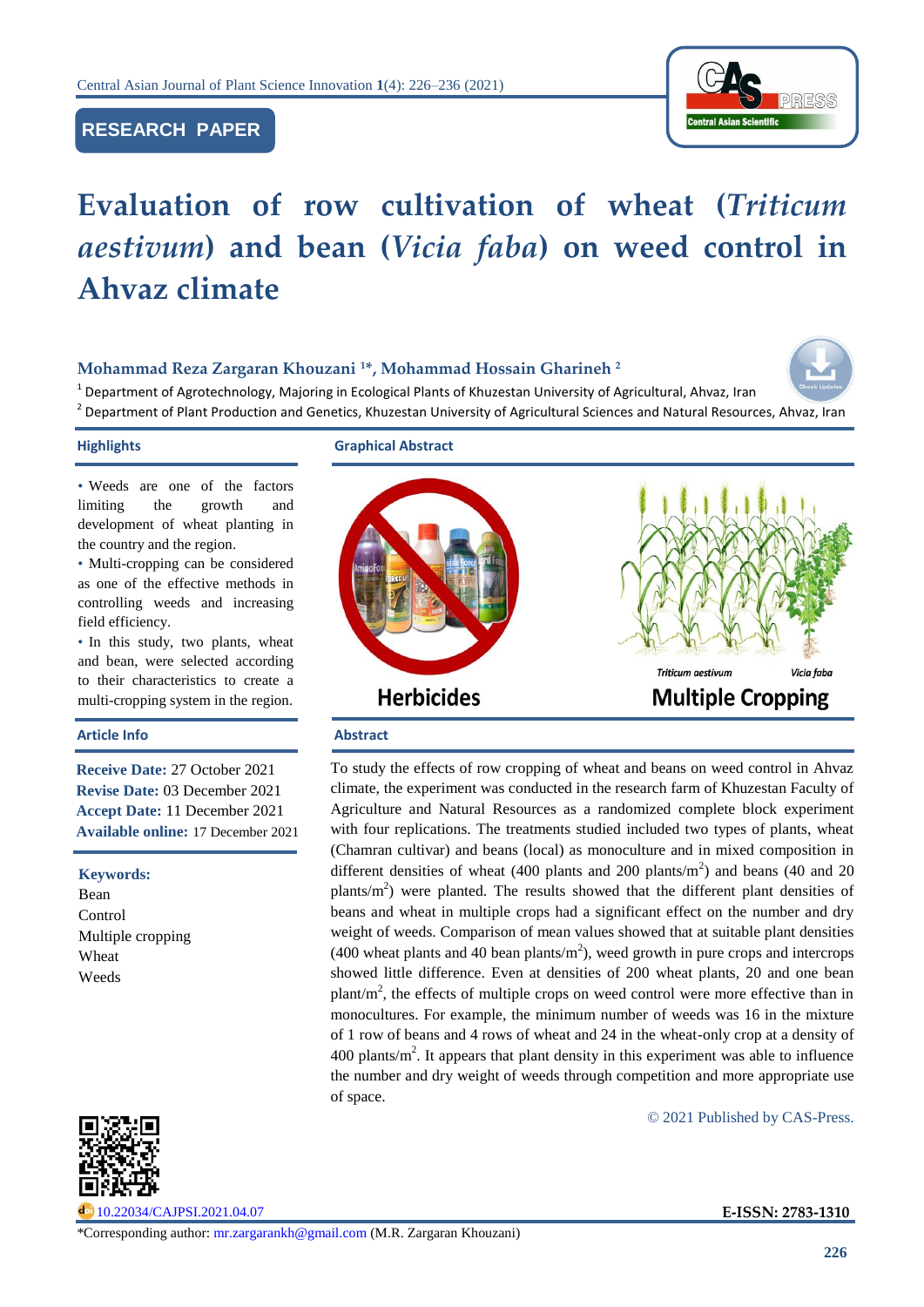#### **1. Introduction**

Considering the needs of the wheat plant and its sensitivity to food, pests, diseases and especially weeds to increase yield and sustainability in the management of agricultural systems, the use of agricultural operations appropriate to the conditions of the region is obvious. Weeds are one of the most important factors limiting the production of crops, especially the strategic crop of wheat in all parts of the world, and the control of this factor at the global level accounts for a large part of the cost of agricultural production. Weed competition in wheat, often in the early stages of growth and elongation of the stem in autumn cultivation leads to reduced yields and prevents the usual growth process in spring planting. High-altitude weeds and tolerant species cause more problems in the wheat plant and reduce the leaf area of wheat as well as its yield. In addition, in autumn wheat cultivation, which is the long period of the establishment before the plant grows rapidly in spring, any weed that grows at the same time as the crop grows rapidly during this period and can severely reduce the plant's ability to overwinter. In such cases, it is necessary to control weeds, especially at the beginning of the growing season. The presence of green weeds in the crop before or at the same time of harvest may delay and reduce the efficiency of harvesting operations, increase the cost of drying, storage, handling and seed seeding. Weeds can also host disease-causing fungi on wheat. Therefore, due to the adverse effects of weeds from the early stages of growth to the stage of maturity, weed control is of particular importance. In the world, various cropping methods (such as rotation, planting time, plowing management between crop rows, seeding and manual and mechanical weeding) and especially herbicides (on a large scale) are still used to control weeds [\(Mahboub](#page-9-0)  [Khomami et al., 2021\)](#page-9-0).

Due to the environmental pollution caused by the high consumption of herbicides, today, crop management and integrated methods such as the use of multiple cropping systems can be helpful. Wheat plant has a special place in the country's agricultural development programs. On the other hand, weeds are one of the factors limiting the growth and development of wheat planting in the country and the region. In this regard, multiple cropping can be considered as one of the effective methods in controlling weeds and increasing field efficiency [\(Dixit, 2020\)](#page-9-1). To select the accompanying plant in the composition of wheat intercropping, initial studies in the region showed that the agronomic characteristics of the bean plant have advantages. Therefore, in this research project, two wheat and bean plants were selected according to their characteristics to create multiple cropping cultivation systems in the region. It is expected that by determining the best treatment and multiple cropping compositions, the restrictions on planting wheat as a mono (pure) crop will be reduced. In addition, the evaluation of multiple cropping efficiency in terms of land parity ratio, determining the relationship between the yield density of pure and multiple cropping crops and how the two plants can compete [\(Sarker et al., 2020\)](#page-10-0).

#### *1.1. Basics of multiple cropping*

The need to produce more food is one of the problems of human societies. Given that, the possibility of increasing the cultivable area is limited (Reddy [et al., 1980\)](#page-10-1). Agricultural development experts focus on strategies that lead to more and more efficient land use and increased production (Calavan [and Weil,](#page-9-2) 1988). One of these solutions is research on various types of multiple cropping systems that allow more production per unit area and time [\(Mandal](#page-10-2) et al., 1996). Multiple cropping systems may be one of the first types of organized agriculture. These systems, often used by smallholder farmers in developing countries, form the basis of traditional agricultural systems [\(Sepahvand et al., 2021;](#page-10-3) [Baker, 1978\)](#page-9-3). Because high-efficiency environmental resources are used in these systems, researchers in developed countries, as well as in developing countries, pay special attention to the application and research of these systems [\(Willey and Osiru, 1972;](#page-10-4) [Rees, 1986\)](#page-10-5). Ecologists pay attention to these systems due to their structure to the ecosystems of natural systems in terms of species diversity and biological sustainability. Agriculturalists and physiologists consider the optimal use of resources and environmental factors during most of the year as the most important reason to study these systems. Economists concerned with the sustainability of production and household incomes consider the biodiversity of multiple cropping systems to be an important factor in adjusting annual household incomes. Sociologists also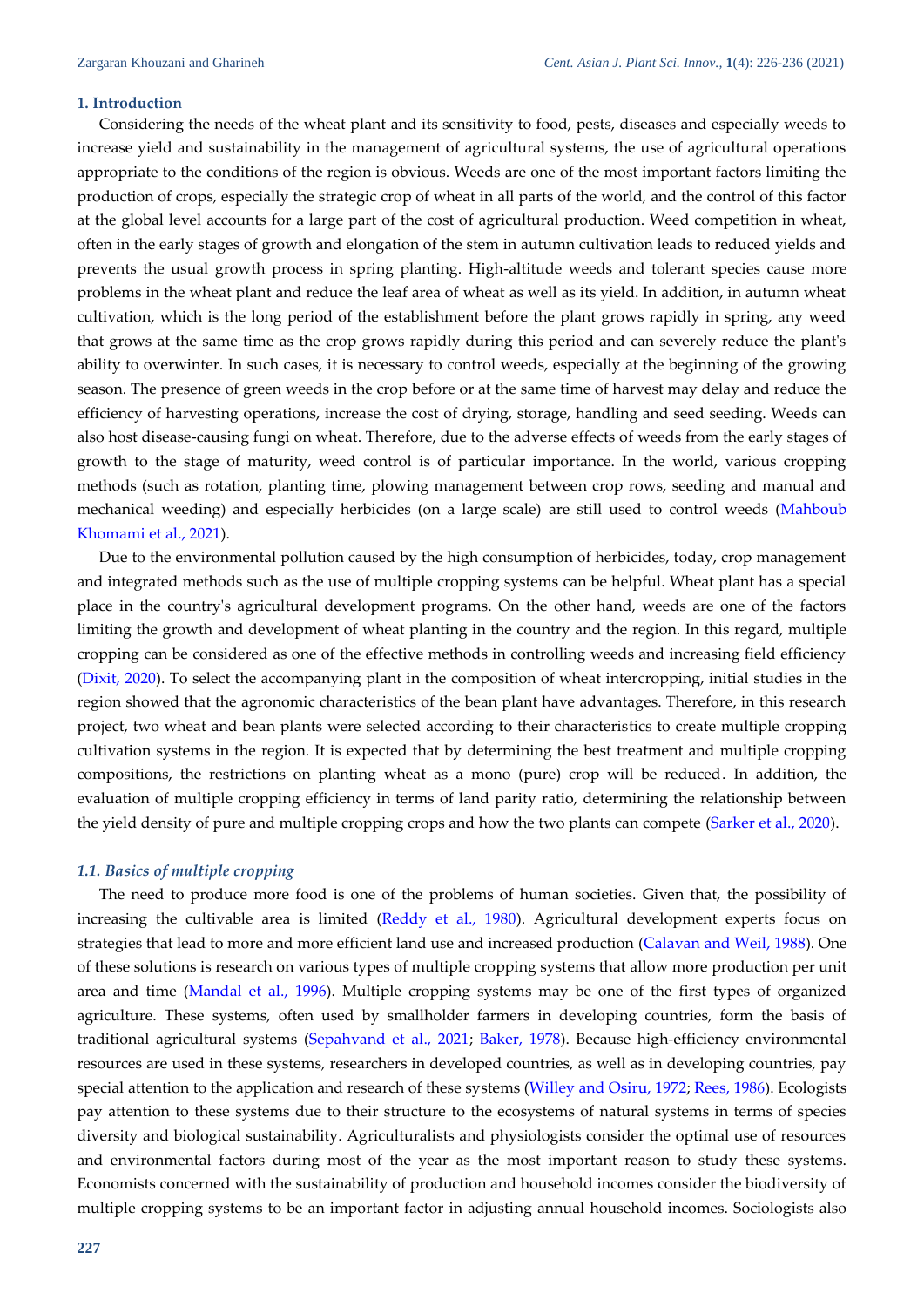help them achieve these goals by continuing their search for an understanding of the disciplines that link people and goals to the capabilities of the environment [\(Sepahvand et al., 2021\)](#page-10-3).

### *1.2. Combining different plants in multiple cropping*

Different combinations can be used in selecting the type of plants for multiple cropping [\(Gharineh and](#page-9-4)  [Moosavi, 2010\)](#page-9-4). The choice of allocating plants for multiple cropping to plant composition, planting time and planting pattern are different in each region. It also depends on the climate, soil, topography, available water, pests and diseases, weeds and economic conditions of the community. Plant compositions in multiple cropping are grouped according to criteria. Some of these criteria are:

- a) In connection with the life cycle: annual plant + annual plant.
- b) Related to the type of products: cereals + legumes, legumes + oilseeds.
- c) In connection with morphological characteristics: tolerant plants + sensitive plants, strong plants + weak plants.
- d) In the field of food: food additive plants + food depleting plants.
- e) In connection with the fight and prevention of weeds, pests and diseases: sensitive plants + resistant plants.

#### *1.3. Weeds and their control in multiple cropping*

Farmers are constantly suffering from weeds in the production of agricultural products, and for this reason, various plowing systems and herbicides are used to control weeds in annual crop activities. As herbicides cost 20 to 30% in most countries. In Canada, 80% of chemical pesticide sales go to insecticides and herbicides, valued at \$ 1.1 million [\(Blackshaw et al., 2000](#page-9-5) a). The presence of weeds is the most important factor limiting the production of many crops, including wheat. It has adverse effects on agricultural systems. Due to the characteristics of the wheat plant and its sensitivity, some of the adverse effects of the presence of weeds in wheat cropping systems are as follows:

- a) Reduce the quantity and quality of harvested seeds.
- b) Delayed harvest and reduced harvest efficiency.
- c) By contaminating the seeds of the harvested crop, they increase the costs of drying, separation, waste, seed transport, and its current odor.
- d) In the prevalence of pests, diseases affect the wheat plant and the next crop.
- e) Be problematic for your next crop by dropping your seeds.
- f) Increase tillage operations.

Successful weed management requires the use of the simplest control methods such as preventing the production of weed seeds, reducing the emergence of weeds and reducing the competition of weeds with the crop, especially at the beginning of the growing season are essential strategies. In addition, by performing various agricultural operations, weed management will be affected and will cause stability in environmental conditions (increase soil health, reduce pest and weed pressure and increase reversibility potential). Expanding the use of herbicides and environmental issues and the emergence of weed resistance to herbicides are some of the reasons for returning from agriculture completely dependent on herbicides to an integrated approach of agricultural methods in weed management, including:

- a) Crop rotation [\(Blackshaw et al., 2000](#page-9-5) a).
- b) Cover crops, green manures [\(Harker et al., 2003 b\)](#page-9-6).
- c) Multiple cropping [\(Derksen et al., 2002\)](#page-9-7).
- d) Plant species and cultivars, seed rates and planting patterns [\(Harker et al., 2003 a\)](#page-9-8).
- e) It is also plowing and chemical control (Azizi, 2004; [Blackshaw et al., 2000 b\)](#page-9-9).

#### *1.4. Factors affecting weed control in multiple cropping*

Various environmental factors and management can influence competitive control of weeds in multiple cropping in this regard, such as: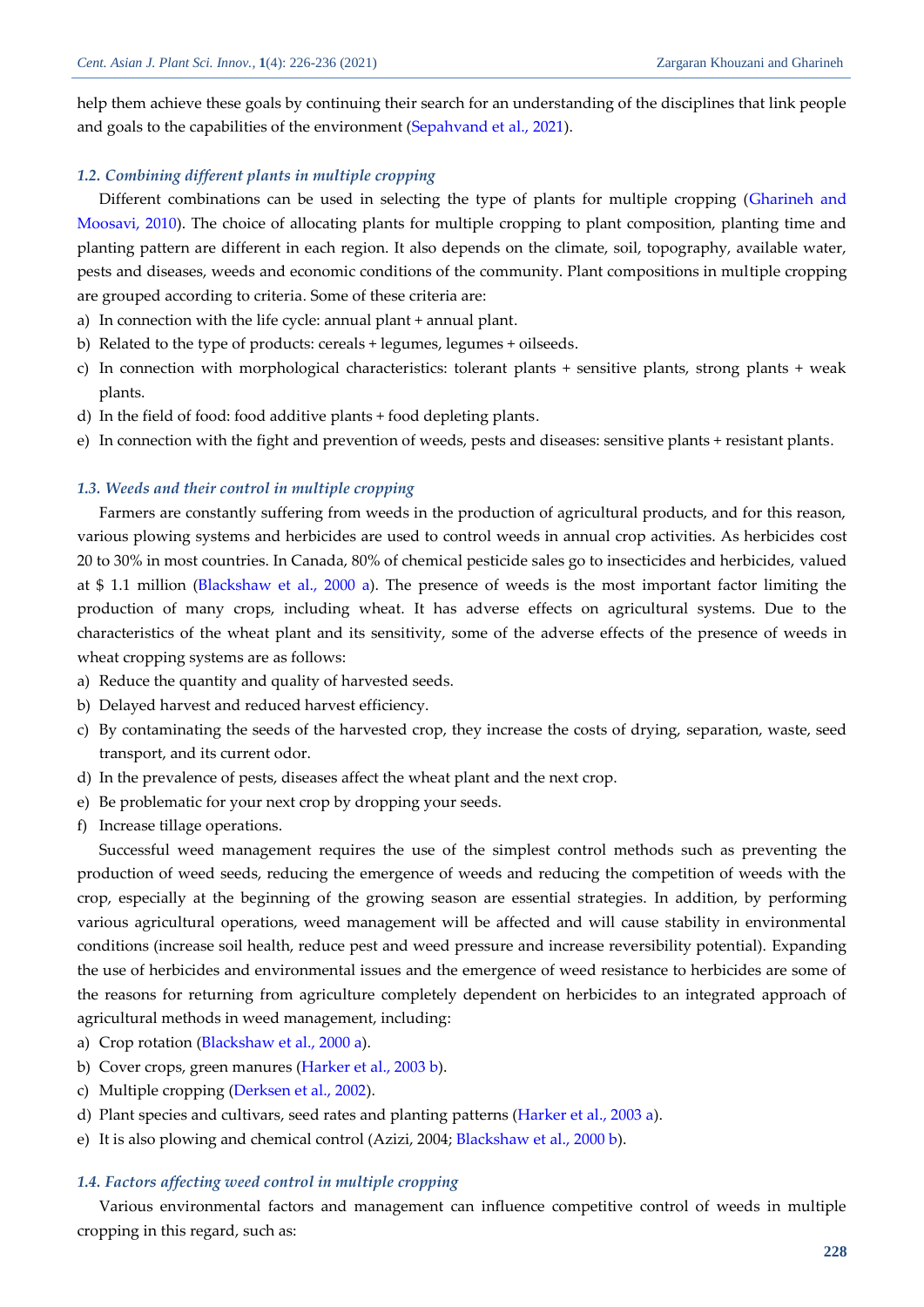- a) Crop density
- b) The spatial arrangement of the crop
- c) Species and genotype of crop
- d) Soil fertility is very important [\(Liebman et al., 1997\)](#page-9-10)

The most well-known example of the effect of multiple cropping on weeds is the cultivation of cover crops between pure cultivation rows (Fig. 1). Liebman et al., (1997) in nine researches and studies on 23 different combinations of cover crops and crops that he examined, except three combinations of these 23 cases, the rest led to a significant reduction in weeds (Liebman [et al., 1997\)](#page-9-10). This phenomenon is especially important in suffocating plants and live mulch. In these systems, species that have good growth and control weeds are cultivated among the rows of the main crop. For example:

- a) Beans + Lolium
- b) Beans + berseem clover
- c) Peas + canola



**Figure 1.** Comparison of the average number of weeds in different densities and compositions of multicropping and mono-cropping agriculture.

In these compounds, the growth and survival of weed seedlings, especially perennials, are severely affected and reduced. Of course, the intensity of weed control varies not only between different mixed crops but also between similar multiple cropping located in different locations or under different managements [\(Liebman](#page-9-10) et [al., 1997\)](#page-9-10). The results of studies have shown that multiple cropping of legumes, in addition to providing nitrogen for corn, can improve soil fertility, crop yield and weed control simultaneously. In addition, the use of cover crops and their residues has the potential to reduce pests and weeds to prevent competition, physical stress and allelopathy effects. In an experiment, the use of legumes such as sweet clover in multiple cropping effectively reduced the establishment of weeds and increased wheat production the following year [\(Harker et](#page-9-6)  [al., 2003 b\)](#page-9-6). Today, the use of cover crops such as sweet clover, red clover and autumn oats to manage weed control is widespread in organic farming in Canada that using them in common green systems can be beneficial. Three-year studies of two regions in Canada showed that multiple cropping is one of the high potential methods in weed management. As the dry weight of weeds in canola barley, multiple cropping was lower than their pure cultivation.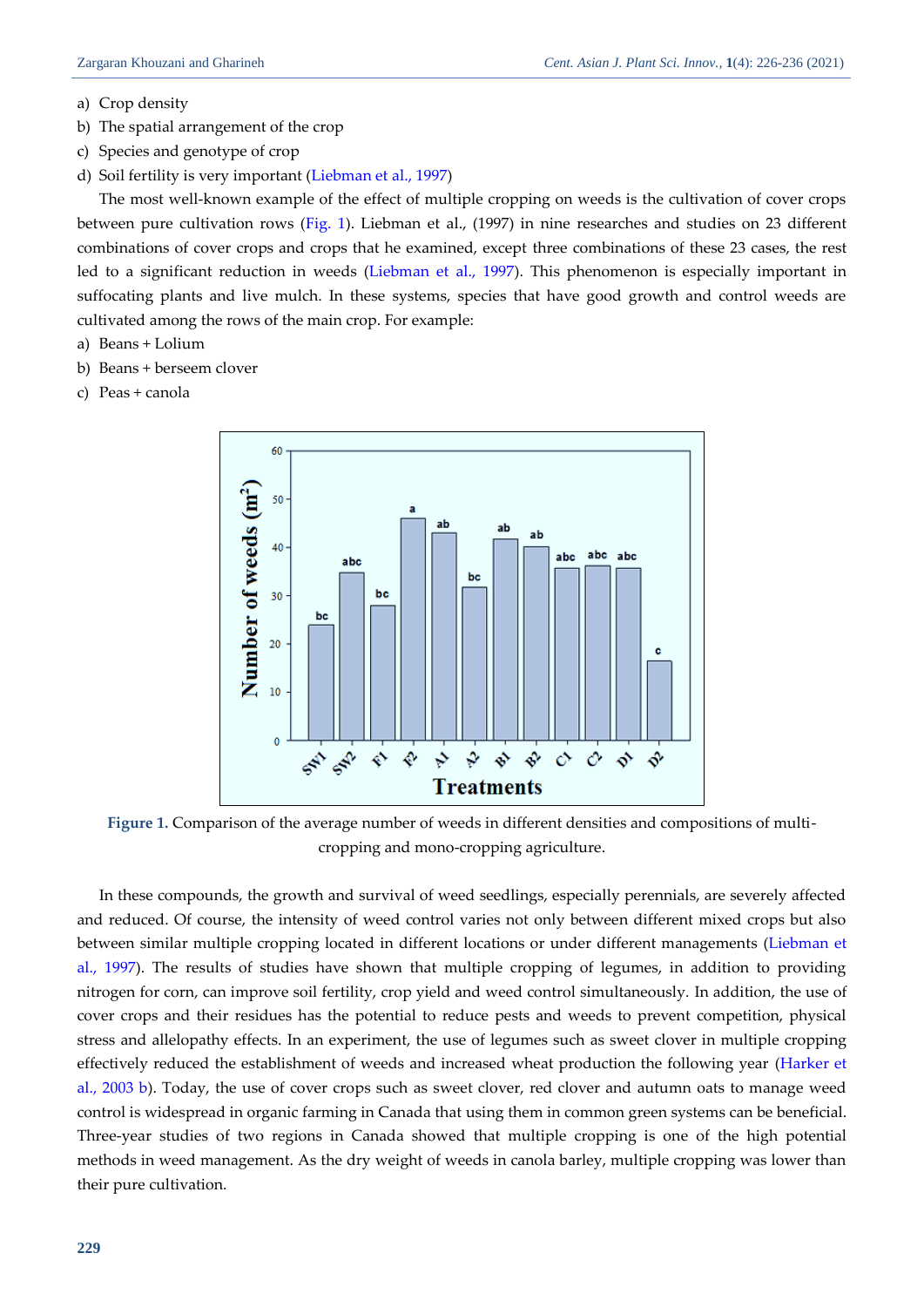#### *1.5. Common weed species in wheat fields*

The most common weed species in autumn wheat fields from leading cereals that compete with this crop, as weeds (in Iran) are present in Table 1.

| <b>Row</b>                | Latin             | Family              |
|---------------------------|-------------------|---------------------|
| 1                         | Loliom Spp        | Poaceae             |
| $\overline{2}$            | Hordeum Spp       | Poaceae             |
| $\ensuremath{\mathsf{3}}$ | Phalaris Spp      | Poaceae             |
| 4                         | <b>Bromus</b> Spp | Poaceae             |
| 5                         | Setaria Spp       | Poaceae             |
| 6                         | Secale Spp        | Poaceae             |
| 7                         | Avena Spp         | Poaceae             |
| 8                         | Convolvuius Spp   | Convolvulaceae      |
| 9                         | Rapistrum Spp     | Brassicaceae        |
| 10                        | Acroptilon        | Asteraceae          |
| 11                        | Sinapis Spp       | <b>Brassicaceae</b> |
| 12                        | Fumari Spp        | Papaveraceae        |
| 13                        | Anthemis Spp      | Asteraceae          |
| 14                        | Chonopodium Spp   | Amaranthaceae       |
| 15                        | Capsella Spp      | <b>Brassicaceae</b> |
| 16                        | Rumex Spp         | Polygonaceae        |
| 17                        | Lactuca Spp       | <b>Brassicaceae</b> |
| 18                        | Alhagi Spp        | Fabaceae            |
| 19                        | Glycyrrhaza       | Fabaceae            |
| 20                        | Polygonum Spp     | Polygonaceae        |
| 21                        | Malva Spp         | Malvaceae           |

**Table 1.** Common weed species in wheat fields in Iran.

It is noteworthy that in 2014-15, weed control operations were carried out in wheat fields of Khuzestan province at an area equivalent to 1160,000 hectares, including 620,000 hectares of broadleaf weeds and 540,000 hectares of narrow-leaved weeds. There were 98,000,000 and 180,000 hectares on irrigated and rainfed fields, respectively. Weed management will be developed in the future by increasing the diversity of planting systems with highly competitive plant cultivars, using high-quality seed rates, rotation and multiple cropping, diversification of agricultural systems to increase soil health, reduce pest pressure and weeds stabilize and increase the potential for reversibility. This diversity includes not only the use of oilseeds and forage crops in crop rotation but also the use of multiple cropping, green manures and cover crops. Adaptation of diverse agricultural systems to economic and environmental health issues will lead to the future of agriculture.

#### *1.6. Selection of legume plants in multiple cropping*

In order to achieve the benefits of multiple cropping, the selection of suitable plants and compatibility with the conditions of the region and the design of the appropriate multiple cropping composition is of particular importance. Therefore, according to the desired agricultural goals, it is possible to design multiple cropping. In several experiments, the presence of a legume plant in multiple cropping has been investigated. It gives a useful role to the legume plant and is effective in achieving the benefits of multiple cropping. For this reason, consider a legume plant in many compounds mixed with other plants such as cereals (corn, sorghum, barley, wheat), tuberous plants (such as potatoes, cassava), oil (such as rapeseed, sunflower, sesame) and Forage plants, coffee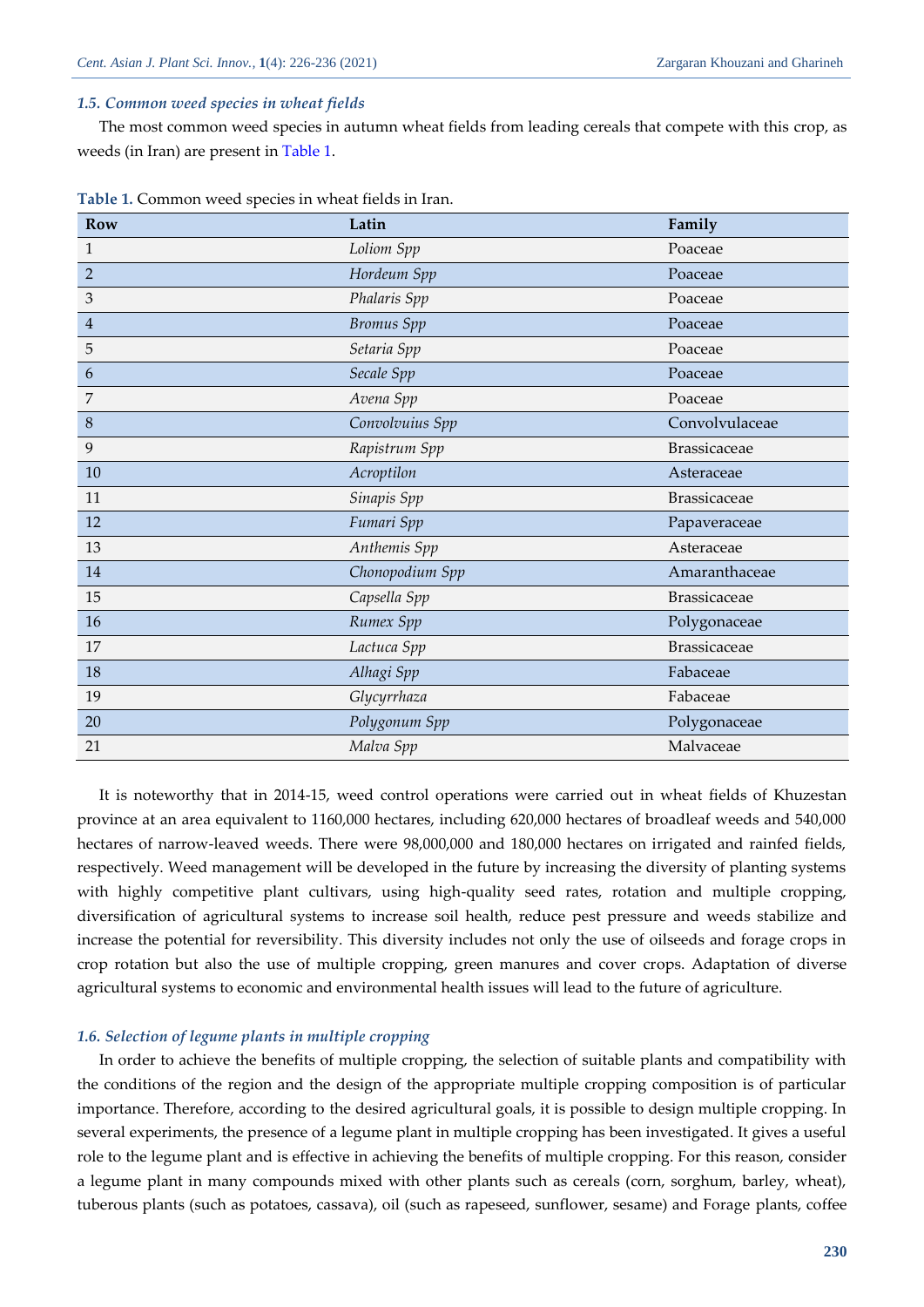and flax are recommended. Combined plants in multiple cropping of the leguminous family are very diverse. Some of these plants are presented in Table 2.

| Row         | Latin name         |
|-------------|--------------------|
|             | Phaseolus vulgaris |
|             | Vignaung uiculata  |
| 3           | Cicer arietinum    |
| 4           | Vicia faba         |
| 5           | Vigna radiata      |
| 6           | Arachis hypogaea   |
| 7           | Ceci neri          |
| 8           | Glycine max        |
| $\mathbf Q$ | Sesbania           |

|  |  | Table 2. Legume plants used in multiple cropping in the world. |  |  |
|--|--|----------------------------------------------------------------|--|--|
|  |  |                                                                |  |  |

### **2. Materials and methods**

This experiment is based on the principles of multiple cropping and considering the influence of plant species and the species composition ratio of two species of wheat and beans in different densities to increase production and weed control in the research farm of Khuzestan University of Agriculture and Natural Resources. The city of Malasani is considered as a semi-arid region in terms of climate. During the experimental period, the amount of rainfall was 95.02 mm, the minimum temperature was 4.9 in January and the maximum temperature during plant growth was 39.03 °C in May. The experiment was performed based on a randomized complete block design with 4 replications and 12 treatments. The treatments included two densities of pure wheat in density (200 and 400 plants/m<sup>2</sup>) and beans in density (20 and 40 plant/m<sup>2</sup>) and eight treatment combinations for two species (Table 3).

| <b>Profile</b>   | Compounds of different densities of wheat and beans                                               |
|------------------|---------------------------------------------------------------------------------------------------|
| SW <sub>1</sub>  | Pure wheat density of 400 plants $/m2$                                                            |
| SW <sub>2</sub>  | Pure wheat density of 200 plants $/m2$                                                            |
| $F_1$            | Pure Beans density of 40 plants $/m^2$                                                            |
| F <sub>2</sub>   | Pure Besan density of 20 plants $/m^2$                                                            |
| $A_1$            | One row of beans (40 plants /m <sup>2</sup> ) + One row of wheat (400 plants/m <sup>2</sup> )     |
| A <sub>2</sub>   | One row of beans (40 plants/m <sup>2</sup> ) + Two rows of wheat (400 plants/m <sup>2</sup> )     |
| $B_1$            | One row of beans (40 plants /m <sup>2</sup> ) + Three rows of wheat (400 plants /m <sup>2</sup> ) |
| $\overline{B_2}$ | One row of beans (40 plants /m <sup>2</sup> ) + Four rows of wheat (400 plants /m <sup>2</sup> )  |
| $C_1$            | One row of beans (20 plants /m <sup>2</sup> ) + One row of wheat (200 plants /m <sup>2</sup> )    |
| $C_2$            | One row of beans (20 plants /m <sup>2</sup> ) + Two rows of wheat (200 plants /m <sup>2</sup> )   |
| $D_1$            | One row of beans (20 plants /m <sup>2</sup> ) + Three rows of wheat (200 plants /m <sup>2</sup> ) |
| $D_2$            | One row of beans (20 plants /m <sup>2</sup> ) + Four rows of wheat (200 plants /m <sup>2</sup> )  |

**Table 3.** Guidelines for combinations of different densities of wheat and beans in multiple cropping.

Multiple cropping was planted in the mixed culture system based on incremental series. Before planting, 50 and 100 kg/ha of ammonium phosphate and nitrogen fertilizers were added to the soil as the initial fertilizer, respectively. Ammonium phosphate was sprayed on the ground and mixed with soil. Nitrogen fertilizer along with irrigation water was used early in the growing season. Local bean seeds and wheat seeds of Chamran cultivar were prepared from Safiabad agricultural research center (Dezful). Bean and wheat seeds were sown simultaneously in October at a depth of 4 cm in the soil and with the desired densities. Wheat seeds were sown on stacks and beans in hot water based on the required densities in multiple cropping and pure form and the sowing operations were done manually and in heaps and were thinned to create the desired density. The first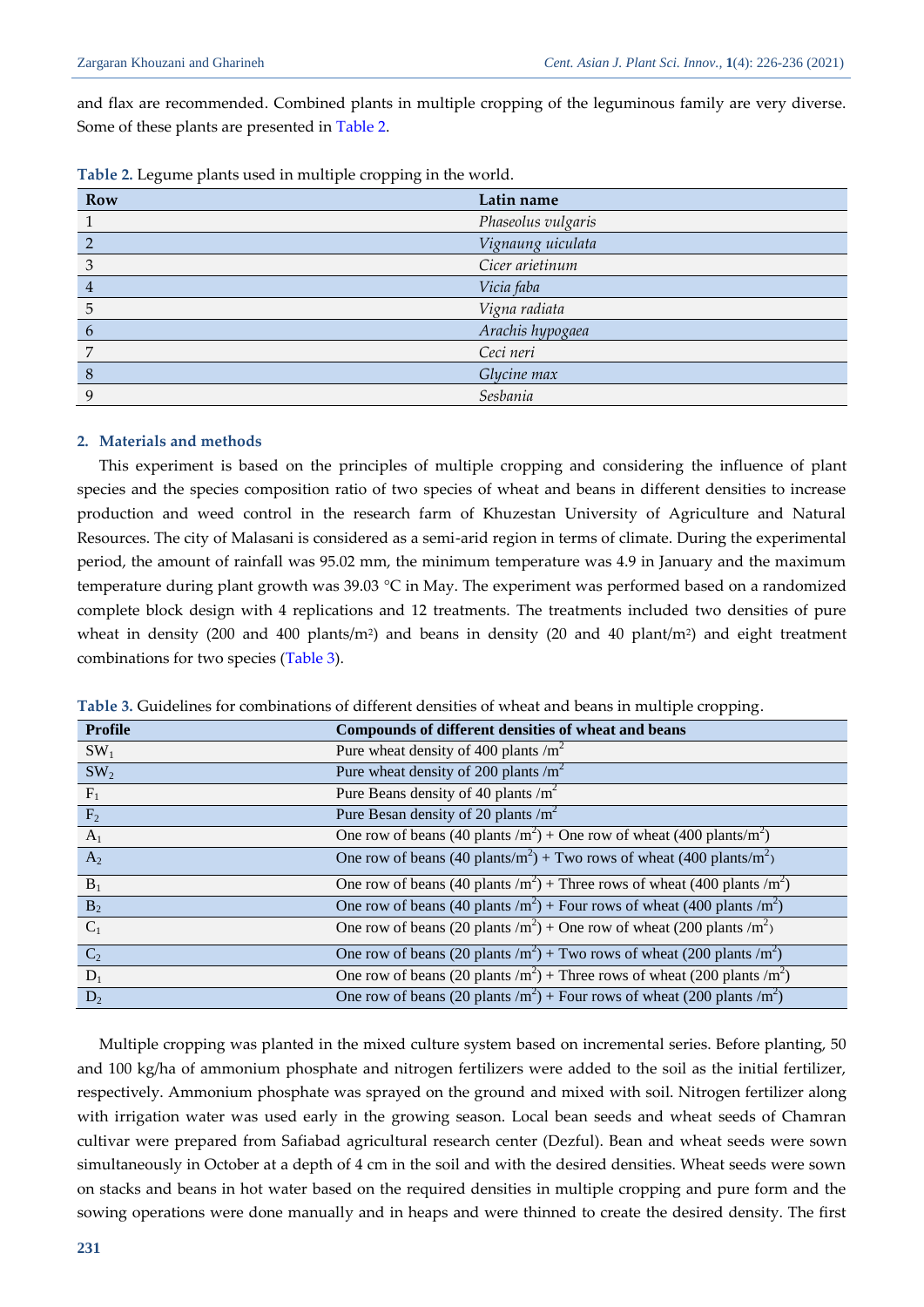irrigation after planting was done using a siphon and subsequent irrigations were done as needed. The experiment consisted of 48 plots and the dimensions of each plot were equal to  $(3 \times 1.8)$  5.4 m<sup>2</sup>. The distance between planting lines for both plants was 15 cm. 12 planting lines in each plot were spaced 30 cm apart between the experimental units of two planting rows. Wheat and bean seeds were disinfected with Mancozeb fungicide brand (Dithan M 45 WP 80%) before planting and planting and harvested according to the plan.

Given that the purpose of the plan was to determine the status of weeds; therefore, no action was taken against weeds mechanically or chemically and the control was performed under the influence of experimental treatments. Seeds were harvested at the ripening stage with a moisture content of 14% for wheat and 15% for beans, respectively. In each test unit, two rows on either side or one meter from the beginning and end of the rows were removed as margins. The bushes were cut from the floor and wrapped with hemp string. Sampling and measurement were performed to determine the biological and grain yield of the two middle rows. Beans were harvested in early May and wheat in mid-May.

After harvesting, the samples were transferred to the laboratory and dried in laboratory conditions and the following parameters were measured. Weed sampling was performed to evaluate the effect of multiple cropping on the condition of weeds with an area of one square meter and based on the random placement of the frame in the middle lines of the plots in the experimental replications. All weeds at the sampling level and in the first week of March in the flowering stage were counted, collected and named and then their dry weight was measured by placing the samples in an oven at 75 °C for 48 hours. In addition, in order to determine the species composition and weed diversity in the experimental units in different combinations of multiple cropping and pure culture, the samples were separated and identified in the laboratory.

#### **3. Results and Discussion**

#### *3.1. Density (number) and dry weight of weeds*

The results of the analysis of variance of the studied treatments in multiple cropping of wheat and beans are presented in Table 4. The effect of different bean and wheat plant density ratios on the number and dry weight of weeds was significant at 5 and 1% levels, respectively. Comparison of the mean of evaluated traits in pure and multiple cropping of wheat and beans shows that in suitable plant crop densities (400 plant/m<sup>2</sup> ) and beans (40 plants/m<sup>2</sup> ) weed growth in pure and mixed crops is showing. At a density of 200 wheat plants and 20 bean plants, the effects of multiple cropping were effective on weed control. The lowest number of weeds in the multiple cropping of one row of beans and four rows of wheat (16 and pure wheat cultivation with a density of  $400$  plants/m<sup>2</sup>) was obtained. The highest number of weeds in pure bean cultivation is at a density of 20 plants/m<sup>2</sup> and pure wheat cultivation at a density of 200 plants/m<sup>2</sup> (Table 4). Sampling was done to determine and measure the number and dry weight of weeds in the early growth stage of wheat spike and late flowering or the beginning of bean pods. It seems that plant density through competition and more appropriate space occupation in this experiment could affect the number and dry weight of weeds.

| cultivation                                 |             |                         |
|---------------------------------------------|-------------|-------------------------|
| Plant composition                           | Density     | Dry weight              |
|                                             | (plants/m2) | (grams/m <sup>2</sup> ) |
| Pure wheat cultivation (400 plants)         | 24          | 27                      |
| Pure wheat cultivation (200 plants)         | 35          | 47                      |
| Pure cultivation of beans (40 plants)       | 49          | 62                      |
| Pure cultivation of beans (20 plants)       | 52          | 106                     |
| Cultivation of wheat-bean multiple cropping | 35          | 60                      |

**Table 4.** Average number and dry weight of weeds in different densities in multiple cropping and pure cultivation

In addition, in Figs. 1 and 2, the status of number and dry weight of weeds in different combinations of wheat and bean multiple cropping have been compared. The combination of bean and wheat multiple cropping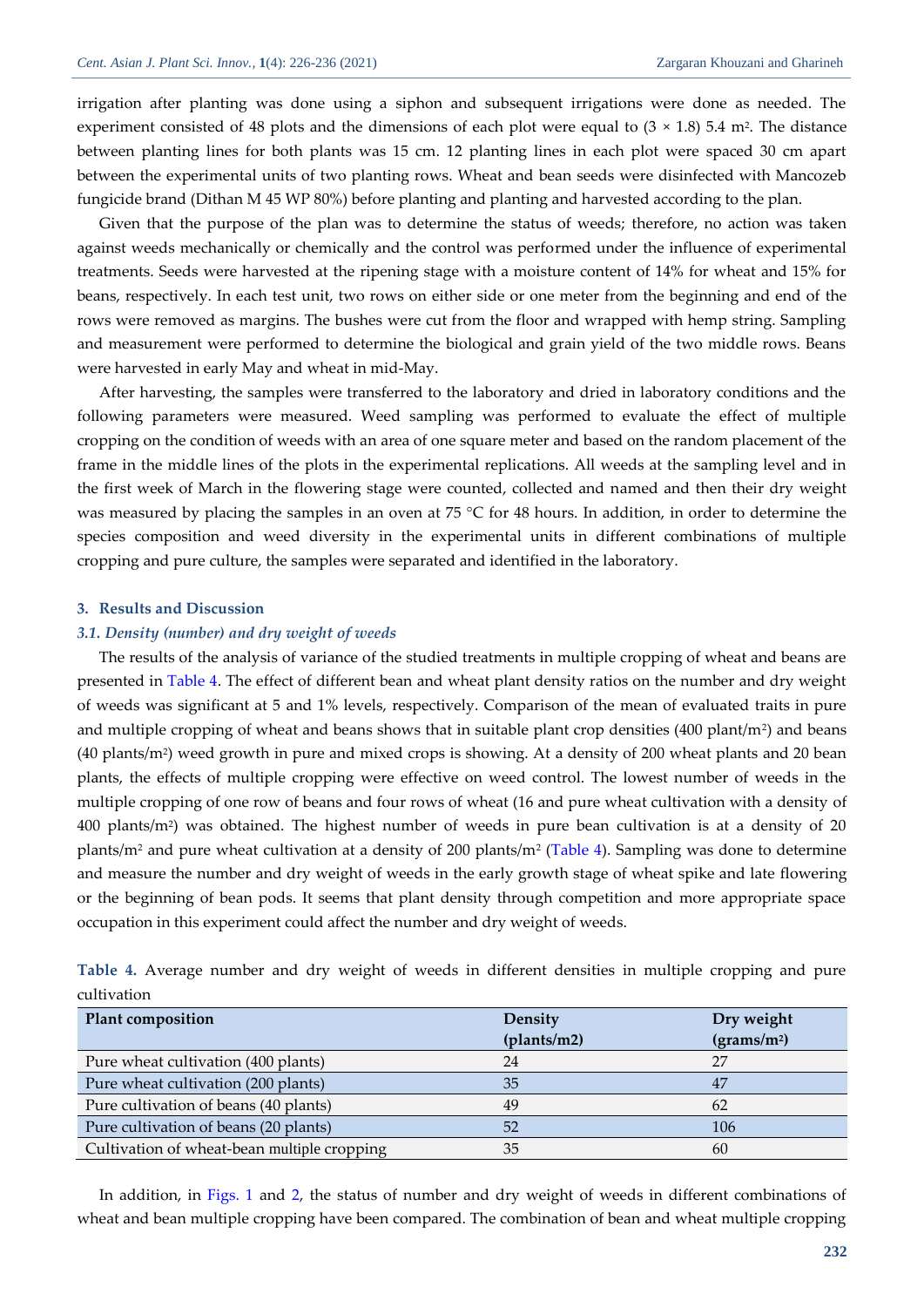with one row and four rows had the lowest number and pure wheat cultivation with a density of 400 plants had the lowest dry weight of weeds. Since the selection and appropriate pattern for multiple cropping according to physiological and morphological characteristics and other environmental conditions can play a special role in the function of multiple cropping. Among the various multiple cropping compounds in this experiment, the combination of one row of beans and four rows of wheat shows the lowest number of weeds compared to other mixed compounds (Table 5). This combination seems to have been close to pure cultivation conditions with a density of 400 plants/m<sup>2</sup> .

|  |  |  |  | Table 5. Comparison of different combinations of wheat and bean multiple cropping on weed number |
|--|--|--|--|--------------------------------------------------------------------------------------------------|
|  |  |  |  |                                                                                                  |

| Multiple cropping composition          | Density/ $m2$ |
|----------------------------------------|---------------|
| One row of beans + One row of wheat    | 40            |
| One row of beans + Two rows of wheat   | 34            |
| One row of beans + Three rows of wheat | 39            |
| One row of beans + Four rows of wheat  | 28            |

The study of the effects of density and multiple cropping shows that the density of 400 wheat plants and 40 bean plants in pure cultivation had a greater effect on the number and dry weight of weeds compared to multiple cropping. This may be related to the type of multiple cropping compositions. One row of beans as a second plant in different multiple cropping was not enough and therefore did not have the expected effect. On the other hand, the selection of density of 400 wheat plants and 40 bean plants per square meter has provided favorable conditions in pure cultivation for weed control in the region [\(Gharineh and Moosavi, 2010\)](#page-9-4). It is noteworthy that although some of the multiple cropping compounds may be close to pure culture in terms of density, they have a weaker growth and are often located under multiple cropping vegetation.



**Figure 2.** Comparison of the average dry weight of weeds in different densities and compositions of multi and mono-cropping.

# *3.2. Composition and diversity of weed species*

Species composition of weed communities among different crops in pure and multiple cropping cultivation is variable. Therefore, comparing the density and flora of weeds of multiple cropping agriculture with the flora of weeds will be useful in the pure cultivation of each component of the multiple cropping. In this experiment,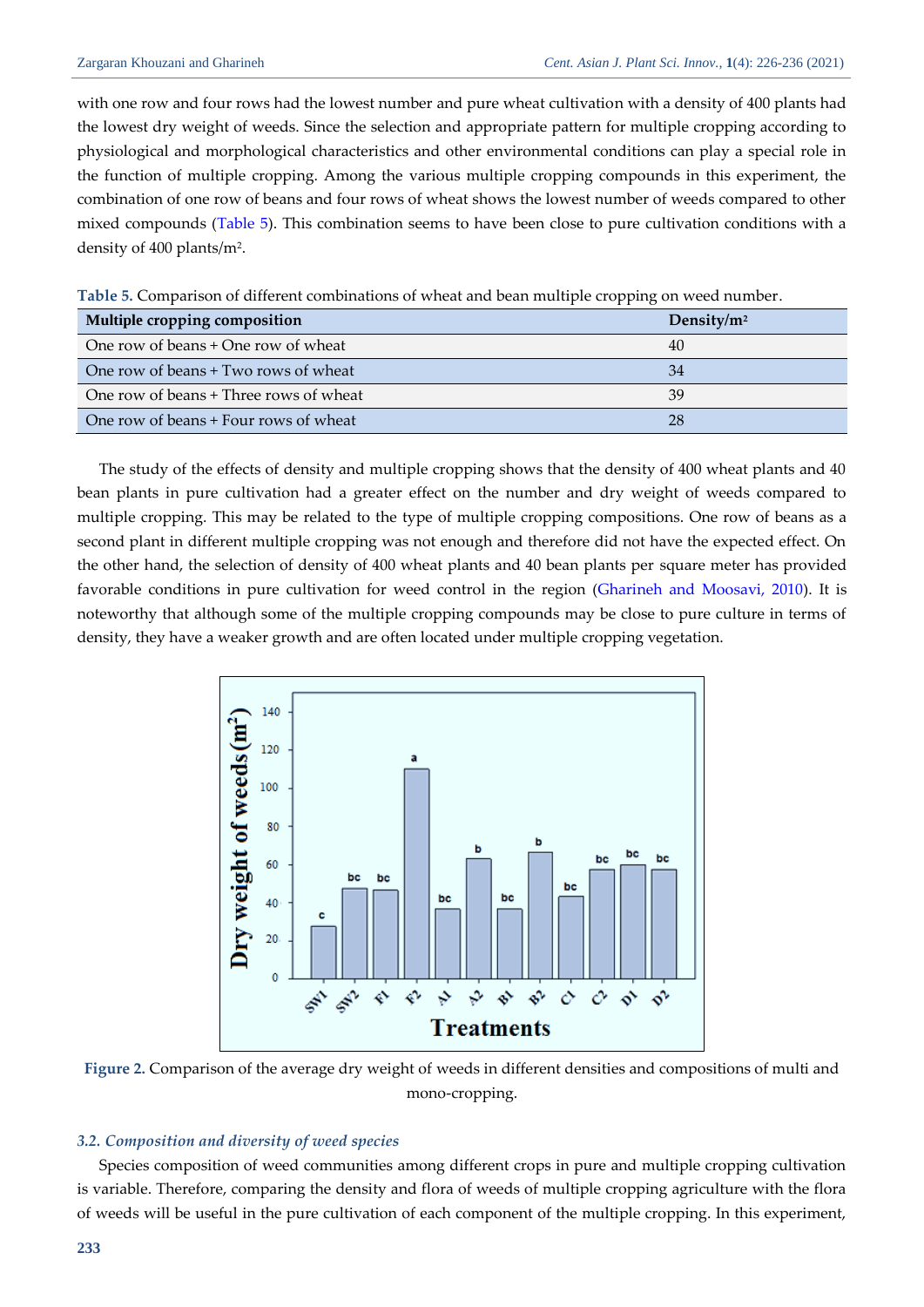considering the effect of planting methods on the density and species composition of weeds and how these changes in different treatments of multi and mono-cropping of wheat and beans were investigated. In general, the weeds observed in the experimental units under field conditions are presented in Table 6.

| Narrow-leaf       | <b>Broadleaf</b>          |
|-------------------|---------------------------|
| Lolium temulentum | Convolvulus               |
| Polygonum         | Malva                     |
| Sonchus arvensis  | Sinapis arvensis          |
| Avena fatua       | Cichorium intybus         |
|                   | Procombentes              |
|                   | Medicago sativa (annual)  |
|                   | Rumex acetosa             |
|                   | Trifolium repens (annual) |

**Table 6.** Detected weeds in abundance in experimental units (broadleaf and narrow leaf) in different densities and combinations of multi and mono cropping of wheat and beans, respectively**.**

Liebman et al., (1997) also observed that in the pure cultivation of barley and chickpeas as well as their multiple cropping by increasing the seed weight of the crop, the total dry weight of all weed species and the relative importance of the dominant weed species such as *Amaranthus* and *Brassica oleracea* Decreased [\(Liebman](#page-9-10)  [et al., 1997\)](#page-9-10). In addition, the highest uniformity in the relative abundance of different weed species was observed in pure barley and the lowest uniformity was observed in pure chickpea cultivation, and multiple cropping was intermediate in this regard. The results show that weed species diversity in pure wheat and bean cultivation was higher than multiple cropping compounds. Species such as *Malva*, *Polygonum*, *Sinapis arvensis*, *Convolvulus*, *Procombentes*, *Lolium temulentum*, *Rumex acetosa* and *Lactuca serriola* were observed in pure culture. In multiple cropping compounds it seems that due to the existence of interactions and the presence of the bean plant, the species diversity of weeds decreases and most plants such as *Malva*, *Sinapis arvensis* and *Procombentes* are present (Table 7). It is noteworthy that weeds in different multiple cropping compositions were weaker in terms of growth status than pure cultivation and were often in the lower floors of the field and dominated by crops.

**Table 7.** Variety and composition of weed species based on the abundance in mono and multi-cropping systems of wheat-bean.

| Multiple cropping composition                 | <b>Weed species</b>                                        |
|-----------------------------------------------|------------------------------------------------------------|
| Pure cultivation of wheat                     | Lolium temulentum, Avena fatua, Malva, Sinapis arvensis,   |
|                                               | Polygonum, Convolvulus, Rumex acetosa and Lactuca serriola |
| Cultivation of pure beans                     | Malva, Sinapis arvensis, Procombentes, Convolvulus         |
| Different combinations of wheat-bean multiple | Malva, Procombentes, Sinapis arvensis                      |
| cropping farming                              |                                                            |

Plant differences in terms of change and innovation in agricultural operations and competitive characteristics of crops and weeds cause changes in weed species and their dominance among crops. For this reason, changes in crop density and spatial arrangement have prevented an increase in the population of a particular weed species in this experiment.

#### **4. Conclusion**

Conventional agricultural systems, especially mono-cropping systems, require a lot of cost and energy from fossil fuels (directly and indirectly). Ecologically and ecologically, mono cropping has caused serious problems on a large scale. The use of chemical fertilizers and pesticides has endangered the existence of the planet by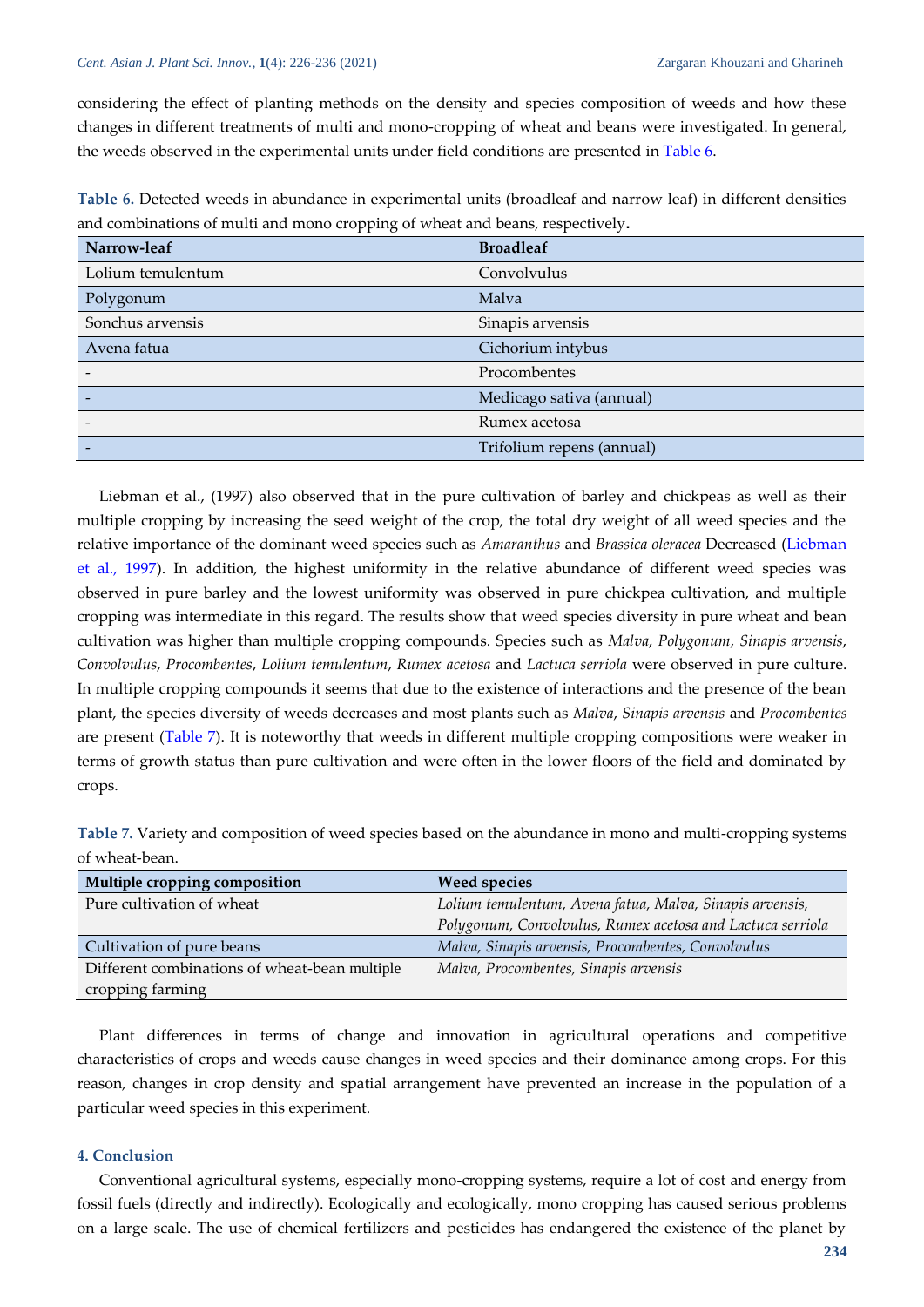creating various pollutants caused by industrial activities. Due to the environmental problems caused by the usual approaches to increase production, today the tendency to sustainable systems in agriculture has become important. The most important principle in the sustainability of agricultural systems is diversity. If agricultural activities are carried out according to ecological principles, the issue of sustainability will be achieved while preventing the destruction of ecosystems. Multi cropping means the cultivation of more than one crop on a plot of land in one crop year and is a market example of sustainable systems in agriculture. This cropping system pursues goals such as creating ecological balance, maximum utilization of natural resources, increasing the quantity and quality of yield and reducing damage caused by pests, diseases and weeds, soil health, reducing machine pressure and economic risk. In this method, a third factor called time is used in the production of crops. In addition to production, this method, while improving the proper management of resources, also considers maintaining the quality of resources and the environment. The use of multi-cropping agriculture in the region of Khuzestan province with the use of common crops can in this regard affect the stability of the ecosystem of agricultural systems in biological, economic and environmental dimensions. Due to the development of the area under wheat cultivation in the region and the existence of agricultural problems in order to increase yields, control weeds and increase the efficiency of space and time in the field, in this experiment, a planting pattern of wheat and beans in different densities was designed. In general, the results show that the multi cropping used in this experiment had an effect on weed status. The number and dry weight of weeds in pure cultivation with a density of 400 plants compared to multi and mono-cropping cultivation at low densities (200 and 20 plants per square meter of wheat and beans) show a decrease. Therefore, in addition to different combinations of multi-cropping, density can be expressed as one of the factors affecting the weed situation in wheat fields in Khuzestan province.

#### **References**

<span id="page-9-3"></span>Baker, E.F.I., 1978. [Mixed cropping in Northern Nigeria I. Cereals and groundnuts.](https://www.cambridge.org/core/journals/experimental-agriculture/article/abs/mixed-cropping-in-northern-nigeria-i-cereals-and-groundnuts/26EE614075B5DDEA932B38E5990F89E4) *Exp. Agric.,* **14**(4), 293-298. <https://doi.org/10.1017/S0014479700008917>

<span id="page-9-5"></span>Blackshaw, R.E., Molnar, L.J., Muendel, H.H., Saindon, G., Li, X., 2000 a. [Integration of cropping practices and](https://www.cambridge.org/core/journals/weed-technology/article/abs/integration-of-cropping-practices-and-herbicides-improves-weed-management-in-dry-bean-phaseolus-vulgaris/388BF338C29ACAE1D08CA37B2C367FF2)  [herbicides improves weed management in dry bean \(](https://www.cambridge.org/core/journals/weed-technology/article/abs/integration-of-cropping-practices-and-herbicides-improves-weed-management-in-dry-bean-phaseolus-vulgaris/388BF338C29ACAE1D08CA37B2C367FF2)*Phaseolus vulgaris*). *Weed Technol.,* **14**(2), 327-336. [https://doi.org/10.1614/0890-037X\(2000\)014\[0327:IOCPAH\]2.0.CO;2](https://doi.org/10.1614/0890-037X(2000)014%5b0327:IOCPAH%5d2.0.CO;2)

<span id="page-9-9"></span>Blackshaw, R.E., Semach, G., Li, X., O'Donovan, J.T., Harker, K.N., 2000 b. [Tillage, fertiliser and glyphosate](https://cdnsciencepub.com/doi/pdf/10.4141/p99-132)  [timing effects on foxtail barley \(](https://cdnsciencepub.com/doi/pdf/10.4141/p99-132)*Hordeum jubatum*) management in wheat. *Can. J. Plant Sci.,* **80**(3), 655-660. <https://doi.org/10.4141/P99-132>

<span id="page-9-2"></span>Calavan, K.M., Weil, R.R., 1988. [Peanut‐Corn Intercrop Performance as Affected by Within‐Row Corn Spacing](https://www.researchgate.net/profile/Raymond-Weil/publication/233861656_Peanut-Corn_Intercrop_Performance_as_Affected_by_Within-Row_Corn_Spacing_at_a_Constant_Row_Spacing/links/5b632cac0f7e9b00b2a23262/Peanut-Corn-Intercrop-Performance-as-Affected-by-Within-Row-Corn-Spacing-at-a-Constant-Row-Spacing.pdf)  [at a Constant Row Spacing.](https://www.researchgate.net/profile/Raymond-Weil/publication/233861656_Peanut-Corn_Intercrop_Performance_as_Affected_by_Within-Row_Corn_Spacing_at_a_Constant_Row_Spacing/links/5b632cac0f7e9b00b2a23262/Peanut-Corn-Intercrop-Performance-as-Affected-by-Within-Row-Corn-Spacing-at-a-Constant-Row-Spacing.pdf) *Agron. J.,* **80**(4), 635-642. <https://doi.org/10.2134/agronj1988.00021962008000040018x> Derksen, D.A., Anderson, R.L., Blackshaw, R.E., Maxwell, B., 2002. [Weed dynamics and management strategies](https://freepaper.me/leecher/pdf/10.2134/agronj2002.1740) 

<span id="page-9-7"></span>[for cropping systems in the northern Great Plains.](https://freepaper.me/leecher/pdf/10.2134/agronj2002.1740) *Agron. J.,* **94**(2), 174-185. <https://doi.org/10.2134/agronj2002.1740>

<span id="page-9-1"></span>Dixit, G., 2020. [Assessment of biological parameters in tomato cultivars irrigated with fertilizer factory wastes.](http://www.cas-press.com/article_118124_2ecdf9a9429e3a457a280d3794e1d4c5.pdf) *Cent. Asian J. Environ. Sci. Technol. Innov.,* **1**(4), 219-225. <https://doi.org/10.22034/CAJESTI.2020.04.04>

<span id="page-9-4"></span>Gharineh, M.H., Moosavi, S.A., 2010. [Effects of intercropping \(Canola-Faba Bean\) on density and diversity of](https://www.notulaebiologicae.ro/index.php/nsb/article/download/3612/8209)  [weeds.](https://www.notulaebiologicae.ro/index.php/nsb/article/download/3612/8209) *Not. Sci. Biol.,* **2**(1), 109-112. <https://doi.org/10.15835/nsb213612>

<span id="page-9-8"></span>Harker, K.N., Clayton, G.W., Blackshaw, R.E., O'Donovan, J.T., Stevenson, F.C., 2003 a. [Seeding rate, herbicide](https://cdnsciencepub.com/doi/pdf/10.4141/P02-073)  [timing and competitive hybrids contribute to integrated weed management in canola \(](https://cdnsciencepub.com/doi/pdf/10.4141/P02-073)*Brassica napus*). *Can. J. Plant Sci.,* **83**(2), 433-440. <https://doi.org/10.4141/P02-073>

<span id="page-9-6"></span>Harker, K.N., Kirkland, K.J., Baron, V.S., Clayton, G.W., 2003 b. [Early-harvest barley \(](https://freepaper.me/d/PDF/5f/5f699c53acefbad1ae0b62b881f35b95.pdf?hash=s5GNVK_Xo_EqP3tIwOHGyQ&doi=10.2307/3989449&title=&save=1%20%20%20%20%20%20%20%20%20%20%20%20%20%20%20%20style=)*Hordeum vulgare*) silage reduces wild oat (*Avena fatua*[\) densities under zero tillage.](https://freepaper.me/d/PDF/5f/5f699c53acefbad1ae0b62b881f35b95.pdf?hash=s5GNVK_Xo_EqP3tIwOHGyQ&doi=10.2307/3989449&title=&save=1%20%20%20%20%20%20%20%20%20%20%20%20%20%20%20%20style=) *Weed Technol.,* **17**(1), 102-110. [https://doi.org/10.1614/0890-037X\(2003\)017\[0102:EHBHVS\]2.0.CO;2](https://doi.org/10.1614/0890-037X(2003)017%5b0102:EHBHVS%5d2.0.CO;2)

<span id="page-9-10"></span>Liebman, M., Gallandt, E.R., Jackson, L.E., 1997. [Many little hammers: ecological management of crop-weed](https://freepaper.me/leecher/pdf/10.1016/B978-012378260-1/50010-5)  [interactions.](https://freepaper.me/leecher/pdf/10.1016/B978-012378260-1/50010-5) *Ecol. Agric.,* **1**, 291-343. <https://doi.org/10.1016/B978-012378260-1/50010-5>

<span id="page-9-0"></span>Mahboub Khomami, A., Haddad, A., Alipoor, R., Hojati, S.I., 2021. [Cow manure and sawdust vermicompost](https://www.cas-press.com/article_130686_92ce22ef4d305f81a5ef5cc34d7da53e.pdf)  [effect on nutrition and growth of ornamental foliage plants.](https://www.cas-press.com/article_130686_92ce22ef4d305f81a5ef5cc34d7da53e.pdf) *Cent. Asian J. Environ. Sci. Technol. Innov.,* **2**(2), 68- 78. <https://doi.org/10.22034/CAJESTI.2021.02.03>